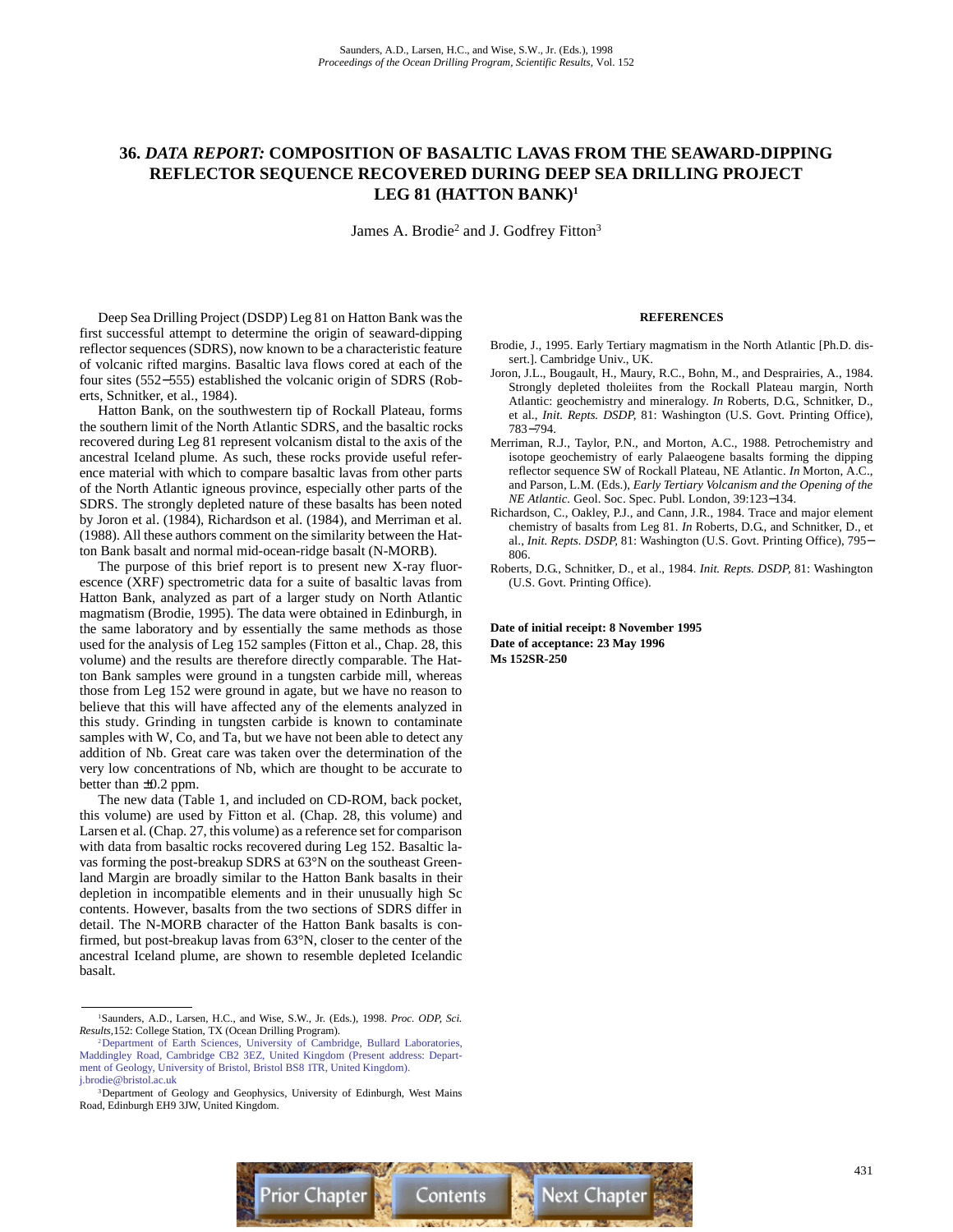| Sample:                        | R55201  | R55202    | R55204A        | R55204B        | R55205      | R55206   | R55305         | R55308      | R55309    | R55310    | R55311         | R55312    | R55313         | R55314    |
|--------------------------------|---------|-----------|----------------|----------------|-------------|----------|----------------|-------------|-----------|-----------|----------------|-----------|----------------|-----------|
| Hole:                          | 552     | 552       | 552            | 552            | 552         | 552      | 553A           | 553A        | 553A      | 553A      | 553A           | 553A      | 553A           | 553A      |
| Core:                          | 22      | 22        | 22             | 22             | 23          | 23       | 39             | 40          | 40        | 41        | 41             | 42        | 42             | 42        |
| Section:                       |         |           | $\overline{c}$ | $\overline{2}$ |             | 2        | $\overline{c}$ | 3           | 4         |           | $\overline{c}$ |           | 2              | 3         |
| Interval (cm):                 | $0 - 3$ | $34 - 36$ | $15 - 18$      | $41 - 43$      | $136 - 138$ | $9 - 12$ | $30 - 32$      | $101 - 104$ | $58 - 61$ | $55 - 59$ | $47 - 50$      | $92 - 95$ | $57 - 60$      | $91 - 94$ |
| Piece:                         |         | 4         | $\overline{2}$ | 4A             |             |          | 3              | 1D          | 2C        | 9         | 7              | 12        | 6 <sub>B</sub> | 11        |
| Depth (mbsf):                  | 284.00  | 284.34    | 285.65         | 285.91         | 289.86      | 290.09   | 513.80         | 525.51      | 526.58    | 531.55    | 532.97         | 541.42    | 542.57         | 544.41    |
| SiO <sub>2</sub>               | 46.41   | 46.22     | 46.52          | 47.36          | 46.80       | 46.90    | 49.29          | 52.87       | 52.97     | 52.48     | 52.53          | 48.75     | 49.01          | 48.81     |
| $Al_2O_3$                      | 10.54   | 11.52     | 11.02          | 12.58          | 11.50       | 12.07    | 14.52          | 13.13       | 13.30     | 14.52     | 14.36          | 16.30     | 15.10          | 14.17     |
| Fe <sub>2</sub> O <sub>3</sub> | 19.99   | 19.59     | 19.53          | 18.14          | 19.15       | 18.63    | 13.02          | 14.35       | 14.41     | 12.89     | 13.02          | 11.23     | 12.27          | 14.42     |
| MgO                            | 10.60   | 9.02      | 8.88           | 6.68           | 8.28        | 7.70     | 7.07           | 5.68        | 5.67      | 5.94      | 5.70           | 7.50      | 7.67           | 7.05      |
| CaO                            | 3.76    | 3.98      | 4.47           | 5.75           | 5.16        | 5.76     | 10.18          | 8.64        | 8.81      | 7.95      | 7.82           | 9.71      | 10.76          | 10.13     |
| Na <sub>2</sub> O              | 2.66    | 2.87      | 2.85           | 3.03           | 2.64        | 2.88     | 2.55           | 2.90        | 2.87      | 3.19      | 3.04           | 2.68      | 2.45           | 2.40      |
| K <sub>2</sub> O               | 0.11    | 0.13      | 0.14           | 0.21           | 0.15        | 0.16     | 0.24           | 0.09        | 0.10      | 0.08      | 0.09           | 0.04      | 0.04           | 0.06      |
| TiO <sub>2</sub>               | 3.06    | 3.54      | 3.28           | 3.80           | 3.29        | 3.25     | 1.34           | 1.32        | 1.32      | 1.51      | 1.52           | 1.21      | 1.18           | 1.51      |
| MnŌ                            | 0.14    | 0.14      | 0.11           | 0.12           | 0.11        | 0.12     | 0.23           | 0.34        | 0.29      | 0.23      | 0.27           | 0.23      | 0.24           | 0.28      |
| $P_2O_5$                       | 0.28    | 0.32      | 0.28           | 0.36           | 0.29        | 0.28     | 0.10           | 0.14        | 0.14      | 0.17      | 0.17           | 0.08      | 0.06           | 0.10      |
| <b>LOI</b>                     | 2.59    | 2.71      | 2.87           | 1.99           | 2.69        | 2.02     | 1.12           | 0.52        | 0.48      | 1.37      | 1.43           | 2.29      | 1.51           | 1.48      |
| Total                          | 100.13  | 100.04    | 99.95          | 100.02         | 100.06      | 99.77    | 99.65          | 99.98       | 100.36    | 100.33    | 99.94          | 100.02    | 100.29         | 100.40    |
| Nb                             | 3.8     | 4.1       | 4.0            | 5.1            | 4.0         | 4.1      | 1.0            | 1.2         | 1.1       | 1.2       | 1.0            | 0.8       | 0.8            | 0.7       |
| Zr                             | 181.2   | 191.1     | 181.2          | 235.0          | 188.9       | 183.9    | 66.4           | 107.2       | 103.6     | 114.2     | 115.9          | 55.0      | 54.9           | 52.4      |
| Y                              | 66.7    | 68.1      | 66.2           | 83.9           | 69.3        | 66.8     | 31.1           | 43.0        | 42.3      | 39.7      | 38.5           | 24.4      | 18.8           | 26.4      |
| Sr                             | 105.4   | 112.1     | 107.3          | 127.0          | 110.8       | 115.5    | 78.7           | 69.5        | 70.3      | 81.0      | 80.3           | 85.6      | 78.9           | 76.6      |
| Rb                             | 0.4     | 0.6       | 0.4            | 1.6            | 0.6         | 1.0      | 6.3            | 0.3         | 1.0       | 0.7       | 0.4            | 0.1       | 0.0            | 0.8       |
| Zn                             | 149.1   | 147.1     | 138.4          | 169.1          | 147.9       | 147.4    | 135.8          | 120.1       | 118.6     | 132.9     | 121.9          | 110.5     | 105.8          | 111.9     |
| Cu                             | 239     | 265       | 277            | 272            | 265         | 271      | 75             | 235         | 82        | 120       | 76             | 369       | 220            | 176       |
| Ni                             | 50      | 57        | 64             | 72             | 58          | 78       | 83             | 48          | 48        | 56        | 54             | 86        | 95             | 87        |
| Cr                             | 103     | 148       | 122            | 127            | 149         | 185      | 129            | 55          | 55        | 80        | 82             | 221       | 185            | 185       |
| V                              | 525     | 631       | 631            | 659            | 624         | 650      | 456            | 365         | 369       | 383       | 397            | 447       | 420            | 409       |
| Ba                             | 12      | 21        | 14             | 22             | 13          | 16       | $<$ 5          | $<$ 5       | $\leq$ 5  | $<$ 5     | $<$ 5          | $<$ 5     | $<$ 5          | $<$ 5     |
| Sc                             | 54      | 57        | 60             | 63             | 58          | 59       | 62             | 49          | 51        | 57        | 57             | 67        | 62             | 58        |

**Table 1. XRF analyses of volcanic rocks from Hatton Bank (DSDP Leg 81).**

Notes: Major elements in weight percent, trace elements in ppm. \*Total Fe as Fe<sub>2</sub>O<sub>3</sub>.

#### **Table 1 (continued).**

| Sample:                        | R55315         | R55316       | R55317         | R55318     | R55319    | R55320         | R55321         | R55322    | R55323         | R55324      | R55325    | R55326    | R55327    | R55328      |
|--------------------------------|----------------|--------------|----------------|------------|-----------|----------------|----------------|-----------|----------------|-------------|-----------|-----------|-----------|-------------|
| Hole:                          | 553A           | 553A         | 553A           | 553A       | 553A      | 553A           | 553A           | 553A      | 553A           | 553A        | 553A      | 553A      | 553A      | 553A        |
| Core:                          | 43             | 43           | 43             | 43         | 44        | 44             | 44             | 45        | 45             | 45          | 45        | 46        | 46        | 46          |
| Section:                       | $\overline{c}$ | $\mathbf{3}$ | $\overline{4}$ | 5          | 1         | $\overline{c}$ | 3              | 3         | $\overline{4}$ | 5           | 6         |           | 2         | 3           |
| Interval (cm):                 | $41 - 44$      | $106 - 109$  | $81 - 84$      | $97 - 100$ | $68 - 71$ | $87 - 90$      | $37 - 40$      | $14 - 17$ | $132 - 135$    | $131 - 134$ | $86 - 89$ | $86 - 89$ | $65 - 68$ | $113 - 116$ |
| Piece:                         | 3              | <b>8A</b>    | 1 <sub>G</sub> | 1F         | 2A        | 2A             | 1 <sup>C</sup> | 3         | 8F             | 4C          | 2E        | 1E        | 2B        | 2D          |
| Depth (mbsf):                  | 551.91         | 554.06       | 555.31         | 556.97     | 560.18    | 561.87         | 562.87         | 565.14    | 567.82         | 569.31      | 570.36    | 572.36    | 573.65    | 575.63      |
| SiO <sub>2</sub>               | 50.90          | 48.50        | 50.74          | 49.05      | 50.88     | 51.10          | 51.03          | 48.99     | 48.97          | 49.51       | 49.64     | 49.41     | 49.72     | 49.80       |
| $Al_2O_3$                      | 14.25          | 13.88        | 13.23          | 14.65      | 13.17     | 13.19          | 14.63          | 15.07     | 14.06          | 13.78       | 13.64     | 13.57     | 13.61     | 13.60       |
| Fe <sub>2</sub> O <sub>3</sub> | 14.89          | 14.44        | 15.38          | 12.50      | 15.35     | 15.22          | 13.52          | 13.38     | 13.22          | 14.10       | 14.32     | 14.05     | 14.24     | 14.33       |
| MgO                            | 5.87           | 6.79         | 6.06           | 7.53       | 6.13      | 6.19           | 6.02           | 7.57      | 7.13           | 7.55        | 7.45      | 7.67      | 7.77      | 7.69        |
| Ca <sup>o</sup>                | 7.83           | 11.25        | 9.70           | 11.25      | 9.57      | 9.76           | 8.73           | 8.10      | 11.77          | 11.25       | 11.30     | 11.24     | 11.20     | 11.32       |
| Na <sub>2</sub> O              | 3.10           | 2.60         | 2.55           | 2.34       | 2.66      | 2.47           | 2.91           | 2.68      | 2.25           | 2.18        | 2.21      | 2.15      | 2.13      | 2.16        |
| $K_2O$                         | 0.17           | 0.31         | 0.07           | 0.04       | 0.07      | 0.06           | 0.07           | 0.41      | 0.04           | 0.04        | 0.05      | 0.04      | 0.05      | 0.04        |
| TiO <sub>2</sub>               | 1.58           | 2.28         | 1.45           | 1.12       | 1.45      | 1.40           | 1.53           | 1.21      | 1.15           | 1.12        | 1.14      | 1.09      | 1.08      | 1.11        |
| MnO                            | 0.18           | 0.21         | 0.28           | 0.23       | 0.29      | 0.28           | 0.27           | 0.15      | 0.30           | 0.25        | 0.25      | 0.27      | 0.26      | 0.25        |
| $P_2O_5$                       | 0.14           | 0.21         | 0.13           | 0.08       | 0.13      | 0.12           | 0.13           | 0.04      | 0.08           | 0.08        | 0.08      | 0.07      | 0.08      | 0.08        |
| LÕI                            | 1.38           | 0.22         | 0.60           | 1.22       | 0.34      | 0.37           | 1.13           | 2.53      | 1.06           | 0.52        | 0.26      | 0.15      | 0.32      | 0.15        |
| Total                          | 100.29         | 100.70       | 100.19         | 100.02     | 100.02    | 100.16         | 99.96          | 100.13    | 100.03         | 100.38      | 100.33    | 99.71     | 100.45    | 100.53      |
| Nb                             | 1.0            | 0.9          | 1.1            | 1.3        | 1.0       | 1.1            | 1.0            | 0.7       | 0.7            | 0.4         | 0.6       | 0.2       | 0.7       | 0.8         |
| Zr                             | 102.3          | 95.6         | 95.2           | 101.1      | 92.6      | 93.2           | 95.4           | 55.2      | 57.0           | 54.2        | 54.9      | 52.3      | 51.0      | 53.6        |
| Y                              | 44.4           | 41.4         | 43.9           | 42.6       | 42.8      | 43.5           | 41.5           | 16.5      | 29.3           | 28.0        | 28.5      | 27.7      | 27.3      | 28.3        |
| Sr                             | 79.0           | 68.5         | 69.9           | 74.7       | 69.5      | 69.5           | 78.4           | 79.3      | 74.3           | 69.4        | 69.6      | 69.0      | 68.4      | 69.0        |
| Rb                             | 2.9            | 0.5          | 0.4            | 0.3        | 0.6       | 0.6            | 0.1            | 6.2       | 0.1            | 0.4         | 0.2       | 0.1       | 0.5       | 0.2         |
| Zn                             | 162.5          | 126.4        | 132.8          | 131.6      | 124.8     | 127.3          | 126.7          | 186.2     | 106.9          | 104.5       | 108.2     | 102.3     | 100.2     | 103.3       |
| Cu                             | 84             | 320          | 123            | 161        | 181       | 163            | 150            | 136       | 154            | 55          | 88        | 111       | 220       | 132         |
| Ni                             | 58             | 61           | 59             | 59         | 59        | 61             | 62             | 77        | 80             | 81          | 79        | 79        | 79        | 79          |
| Cr                             | 94             | 89           | 89             | 95         | 89        | 93             | 108            | 107       | 98             | 97          | 91        | 94        | 95        | 93          |
| V                              | 493            | 436          | 435            | 471        | 434       | 418            | 481            | 421       | 419            | 404         | 397       | 387       | 386       | 389         |
| Ba                             | $<$ 5          | $<$ 5        | $<$ 5          | $<$ 5      | $<$ 5     | $<$ 5          | $\leq$ 5       | $<$ 5     | $<$ 5          | $<$ 5       | $<$ 5     | $<$ 5     | $<$ 5     | $<$ 5       |
| Sc                             | 62             | 52           | 54             | 60         | 54        | 55             | 66             | 65        | 60             | 56          | 55        | 56        | 55        | 57          |
|                                |                |              |                |            |           |                |                |           |                |             |           |           |           |             |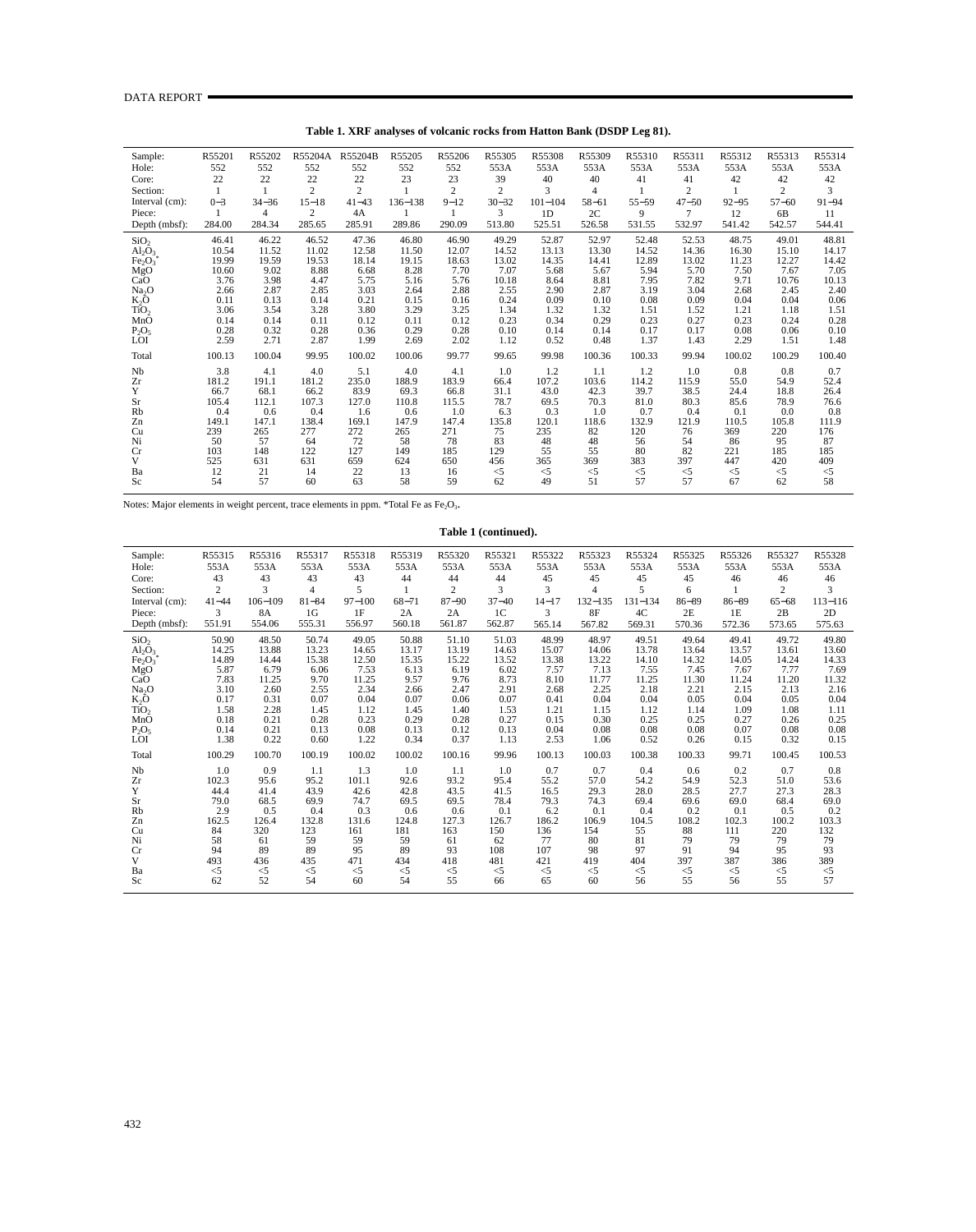**Table 1 (continued).**

| Sample:                        | R55330    | R55331  | R55334    | R55335         | R55337         | R55338      | R55340    | R55341      | R55344    | R55345         | R55347    | R55349    | R55351   | R55352    |
|--------------------------------|-----------|---------|-----------|----------------|----------------|-------------|-----------|-------------|-----------|----------------|-----------|-----------|----------|-----------|
| Hole:                          | 553A      | 553A    | 553A      | 553A           | 553A           | 553A        | 553A      | 553A        | 553A      | 553A           | 553A      | 553A      | 553A     | 553A      |
| Core:                          | 46        | 46      | 47        | 47             | 48             | 48          | 48        | 48          | 49        | 49             | 49        | 50        | 50       | 51        |
| Section:                       | 5         | 5       | 3         | $\overline{4}$ | $\overline{2}$ | 3           | 5         | 6           | 3         | $\overline{4}$ | 6         |           | 3        |           |
| Interval (cm):                 | $59 - 62$ | 138-141 | $80 - 84$ | $76 - 79$      | $122 - 125$    | $133 - 136$ | $88 - 91$ | $107 - 110$ | $72 - 75$ | $108 - 111$    | $33 - 36$ | $71 - 75$ | $9 - 12$ | $85 - 88$ |
| Piece:                         | 5A        | 6H      | 2B        | 5B             | $\overline{4}$ | 1B          | 2C        | 4B          | 1B        | 1D             | 1B        | 11        | 1A       | 6C        |
| Depth (mbsf):                  | 578.09    | 578.88  | 584.30    | 585.76         | 590.22         | 591.83      | 594.38    | 596.07      | 600.22    | 602.08         | 604.33    | 606.21    | 608.59   | 615.35    |
| SiO <sub>2</sub>               | 48.60     | 48.89   | 49.13     | 48.77          | 49.01          | 49.10       | 49.32     | 49.10       | 49.12     | 48.75          | 48.90     | 48.44     | 49.12    | 49.38     |
| $\text{Al}_2\bar{\text{O}}_3$  | 13.75     | 13.92   | 13.51     | 14.28          | 13.45          | 13.24       | 13.26     | 13.34       | 13.32     | 13.55          | 14.38     | 13.73     | 14.86    | 15.21     |
| Fe <sub>2</sub> O <sub>3</sub> | 16.09     | 15.49   | 15.23     | 14.03          | 15.28          | 15.57       | 15.64     | 15.32       | 15.67     | 15.08          | 13.79     | 13.94     | 12.27    | 11.58     |
| MgO<br>CaO                     | 7.68      | 7.54    | 7.13      | 7.41           | 7.04           | 7.16        | 7.24      | 7.09        | 7.07      | 7.01           | 7.16      | 9.27      | 9.30     | 7.73      |
|                                | 8.57      | 9.39    | 10.01     | 8.70           | 10.70          | 10.54       | 10.64     | 10.67       | 10.81     | 10.88          | 10.47     | 9.12      | 9.46     | 11.14     |
| Na <sub>2</sub> O              | 2.63      | 2.55    | 2.50      | 2.83           | 2.28           | 2.23        | 2.18      | 2.23        | 2.25      | 2.49           | 2.48      | 2.30      | 2.42     | 2.34      |
| $K_2O$                         | 0.07      | 0.07    | 0.06      | 0.10           | 0.05           | 0.06        | 0.05      | 0.05        | 0.05      | 0.06           | 0.07      | 0.05      | 0.05     | 0.04      |
| TiO <sub>2</sub>               | 1.50      | 1.49    | 1.49      | 1.67           | 1.44           | 1.43        | 1.40      | 1.41        | 1.41      | 1.45           | 1.53      | 0.96      | 1.01     | 1.09      |
| MnO                            | 0.13      | 0.15    | 0.24      | 0.18           | 0.29           | 0.26        | 0.23      | 0.29        | 0.22      | 0.20           | 0.21      | 0.16      | 0.21     | 0.25      |
| $P_2O_5$                       | 0.11      | 0.11    | 0.11      | 0.14           | 0.12           | 0.11        | 0.11      | 0.11        | 0.11      | 0.11           | 0.11      | 0.03      | 0.07     | 0.08      |
| LÕI                            | 1.39      | 1.12    | 0.97      | 2.10           | 0.33           | 0.52        | 0.13      | 0.48        | 0.32      | 0.19           | 0.88      | 2.12      | 1.83     | 1.56      |
| Total                          | 100.52    | 100.73  | 100.38    | 100.21         | 99.99          | 100.21      | 100.20    | 100.10      | 100.34    | 99.76          | 99.98     | 100.13    | 100.60   | 100.39    |
| Nb                             | 0.7       | 0.7     | 0.9       | 1.1            | 0.6            | 0.8         | 0.7       | 0.7         | 1.0       | 0.9            | 0.8       | 0.6       | 0.6      | 0.4       |
| Zr                             | 73.8      | 76.1    | 76.4      | 82.3           | 75.1           | 74.5        | 73.0      | 74.8        | 74.4      | 74.0           | 77.3      | 46.3      | 47.3     | 51.5      |
| Y                              | 31.3      | 39.0    | 37.5      | 38.9           | 36.2           | 36.3        | 35.5      | 36.9        | 36.0      | 36.2           | 35.0      | 34.3      | 26.8     | 23.4      |
| Sr                             | 80.4      | 78.8    | 78.5      | 86.1           | 74.0           | 73.1        | 71.1      | 72.5        | 70.5      | 74.5           | 79.0      | 68.8      | 71.8     | 78.0      |
| Rb                             | 0.7       | 1.4     | 0.4       | 1.6            | 0.1            | 0.9         | 0.4       | 0.3         | 0.3       | $-0.1$         | 0.5       | 1.0       | 0.6      | 0.6       |
| Zn                             | 109.4     | 119.5   | 119.9     | 135.8          | 120.0          | 121.7       | 118.9     | 124.1       | 121.4     | 116.6          | 117.6     | 80.3      | 88.2     | 101.9     |
| Cu                             | 142       | 73      | 83        | 204            | 121            | 138         | 113       | 181         | 209       | 121            | 198       | 32        | 180      | 200       |
| Ni                             | 74        | 71      | 70        | 73             | 83             | 82          | 81        | 83          | 81        | 79             | 86        | 93        | 96       | 91        |
| Cr                             | 101       | 98      | 95        | 103            | 152            | 153         | 156       | 160         | 157       | 157            | 168       | 180       | 195      | 164       |
| V                              | 455       | 464     | 464       | 520            | 427            | 445         | 426       | 444         | 440       | 436            | 474       | 353       | 385      | 412       |
| Ba                             | $<$ 5     | $<$ 5   | $<$ 5     | $<$ 5          | $<$ 5          | $<$ 5       | $<$ 5     | $<$ 5       | $<$ 5     | $<$ 5          | $<$ 5     | $<$ 5     | $<$ 5    | $<$ 5     |
| Sc                             | 61        | 59      | 55        | 64             | 54             | 53          | 53        | 54          | 56        | 54             | 62        | 56        | 63       | 62        |

## **Table 1 (continued).**

| Sample:                        | R55353         | R55355    | R55358         | R55359         | R55361       | R55364         | R55365      | R55366         | R55367    | R55369      | R55371    | R55372    | R55373    | R55375    |
|--------------------------------|----------------|-----------|----------------|----------------|--------------|----------------|-------------|----------------|-----------|-------------|-----------|-----------|-----------|-----------|
| Hole:                          | 553A           | 553A      | 553A           | 553A           | 553A         | 553A           | 553A        | 553A           | 553A      | 553A        | 553A      | 553A      | 553A      | 553A      |
| Core:                          | 51             | 52        | 52             | 53             | 53           | 54             | 54          | 54             | 54        | 55          | 55        | 55        | 56        | 56        |
| Section:                       | $\overline{2}$ |           | $\overline{4}$ |                | $\mathbf{3}$ | $\overline{2}$ | 3           | $\overline{4}$ | 5         | 3           | 5         | 6         |           | 3         |
| Interval (cm):                 | $62 - 65$      | $52 - 55$ | $33 - 36$      | $81 - 84$      | $118 - 121$  | $62 - 65$      | $112 - 115$ | $95 - 98$      | $58 - 61$ | $117 - 120$ | $78 - 81$ | $50 - 54$ | $12 - 15$ | $87 - 90$ |
| Piece:                         | 2B             | 2B        | 4C             | 6 <sub>D</sub> | 15           | 10             | 8D          | 2D             | 4         | 8           | 1G        | 1B        | 2         | 9         |
| Depth (mbsf):                  | 616.62         | 618.52    | 622.83         | 624.31         | 627.68       | 634.62         | 636.62      | 637.95         | 639.08    | 645.67      | 648.28    | 649.50    | 650.62    | 654.37    |
| SiO <sub>2</sub>               | 49.26          | 49.62     | 48.52          | 49.26          | 49.50        | 48.99          | 49.83       | 49.88          | 49.29     | 49.02       | 49.38     | 49.78     | 49.11     | 48.90     |
| $Al_2O_3$                      | 14.06          | 13.91     | 13.84          | 14.62          | 14.85        | 12.05          | 13.30       | 13.35          | 14.63     | 14.12       | 13.71     | 13.89     | 14.41     | 14.75     |
| Fe <sub>2</sub> O <sub>3</sub> | 13.05          | 13.40     | 16.77          | 12.37          | 13.68        | 18.86          | 15.94       | 16.06          | 14.27     | 14.40       | 14.01     | 14.16     | 12.71     | 12.27     |
| MgO                            | 7.76           | 8.01      | 7.80           | 7.88           | 7.03         | 8.19           | 6.79        | 6.91           | 7.09      | 7.38        | 7.61      | 7.30      | 8.26      | 9.49      |
| Ca <sub>O</sub>                | 11.42          | 11.36     | 7.01           | 11.05          | 9.42         | 5.48           | 9.93        | 10.08          | 8.67      | 10.05       | 11.01     | 11.18     | 9.92      | 8.46      |
| Na <sub>2</sub> O              | 2.20           | 2.15      | 2.43           | 2.29           | 2.62         | 2.20           | 2.36        | 2.36           | 2.79      | 2.59        | 2.18      | 2.23      | 2.40      | 2.50      |
| $K_2O$                         | 0.04           | 0.04      | 0.47           | 0.04           | 0.04         | 0.68           | 0.04        | 0.04           | 0.07      | 0.04        | 0.03      | 0.04      | 0.04      | 0.04      |
| TiO <sub>2</sub>               | 1.03           | 1.01      | 1.07           | 1.09           | 1.42         | 1.21           | 1.33        | 1.29           | 1.50      | 1.21        | 1.10      | 1.13      | 1.18      | 1.11      |
| MnO                            | 0.25           | 0.29      | 0.09           | 0.24           | 0.32         | 0.10           | 0.34        | 0.32           | 0.24      | 0.23        | 0.36      | 0.32      | 0.25      | 0.18      |
| $P_2O_5$                       | 0.07           | 0.07      | 0.03           | 0.08           | 0.10         | 0.07           | 0.09        | 0.09           | 0.09      | 0.08        | 0.08      | 0.09      | 0.09      | 0.07      |
| LOI                            | 0.97           | 0.55      | 1.96           | 1.29           | 1.31         | 2.61           | 0.53        | 0.16           | 1.62      | 1.09        | 0.74      | 0.24      | 1.66      | 2.46      |
| Total                          | 100.11         | 100.41    | 99.98          | 100.20         | 100.29       | 100.44         | 100.48      | 100.54         | 100.25    | 100.22      | 100.21    | 100.35    | 100.03    | 100.22    |
| Nb                             | 0.4            | 0.7       | 0.2            | 0.5            | 0.6          | 0.6            | 0.6         | 0.7            | 0.7       | 0.6         | 0.3       | 0.7       | 0.7       | 0.6       |
| Zr                             | 49.5           | 48.5      | 50.4           | 50.6           | 65.1         | 55.1           | 64.1        | 62.7           | 67.7      | 57.2        | 53.4      | 56.8      | 54.9      | 50.6      |
| Y                              | 25.9           | 26.1      | 17.1           | 25.8           | 33.8         | 21.4           | 35.4        | 33.5           | 37.0      | 29.3        | 28.7      | 29.3      | 27.7      | 18.8      |
| Sr                             | 68.3           | 66.7      | 73.7           | 75.2           | 81.2         | 69.8           | 70.8        | 72.0           | 81.1      | 71.4        | 69.3      | 67.6      | 77.5      | 78.3      |
| Rb                             | 0.4            | 0.1       | 7.1            | 0.0            | 0.6          | 9.0            | 0.3         | $-0.1$         | 0.6       | 0.0         | 0.6       | 0.7       | 0.4       | 0.3       |
| Zn                             | 101.4          | 97.3      | 73.9           | 101.4          | 123.5        | 82.8           | 126.5       | 119.6          | 129.0     | 110.8       | 107.1     | 111.5     | 101.5     | 112.0     |
| Cu                             | 186            | 182       | 94             | 188            | 96           | 191            | 124         | 206            | 199       | 71          | 176       | 137       | 399       | 317       |
| Ni                             | 86             | 85        | 77             | 84             | 63           | 55             | 62          | 60             | 64        | 79          | 79        | 82        | 85        | 84        |
| Cr                             | 150            | 147       | 121            | 132            | 90           | 63             | 69          | 66             | 76        | 129         | 127       | 127       | 138       | 140       |
| V                              | 383            | 374       | 385            | 407            | 492          | 388            | 452         | 449            | 497       | 422         | 400       | 406       | 429       | 412       |
| Ba                             | $<$ 5          | $<$ 5     | $\leq$ 5       | $<$ 5          | $\leq$ 5     | $<$ 5          | $<$ 5       | $<$ 5          | $<$ 5     | $<$ 5       | $<$ 5     | $<$ 5     | $<$ 5     | $<$ 5     |
| Sc                             | 55             | 54        | 60             | 59             | 68           | 57             | 58          | 56             | 69        | 57          | 57        | 56        | 60        | 60        |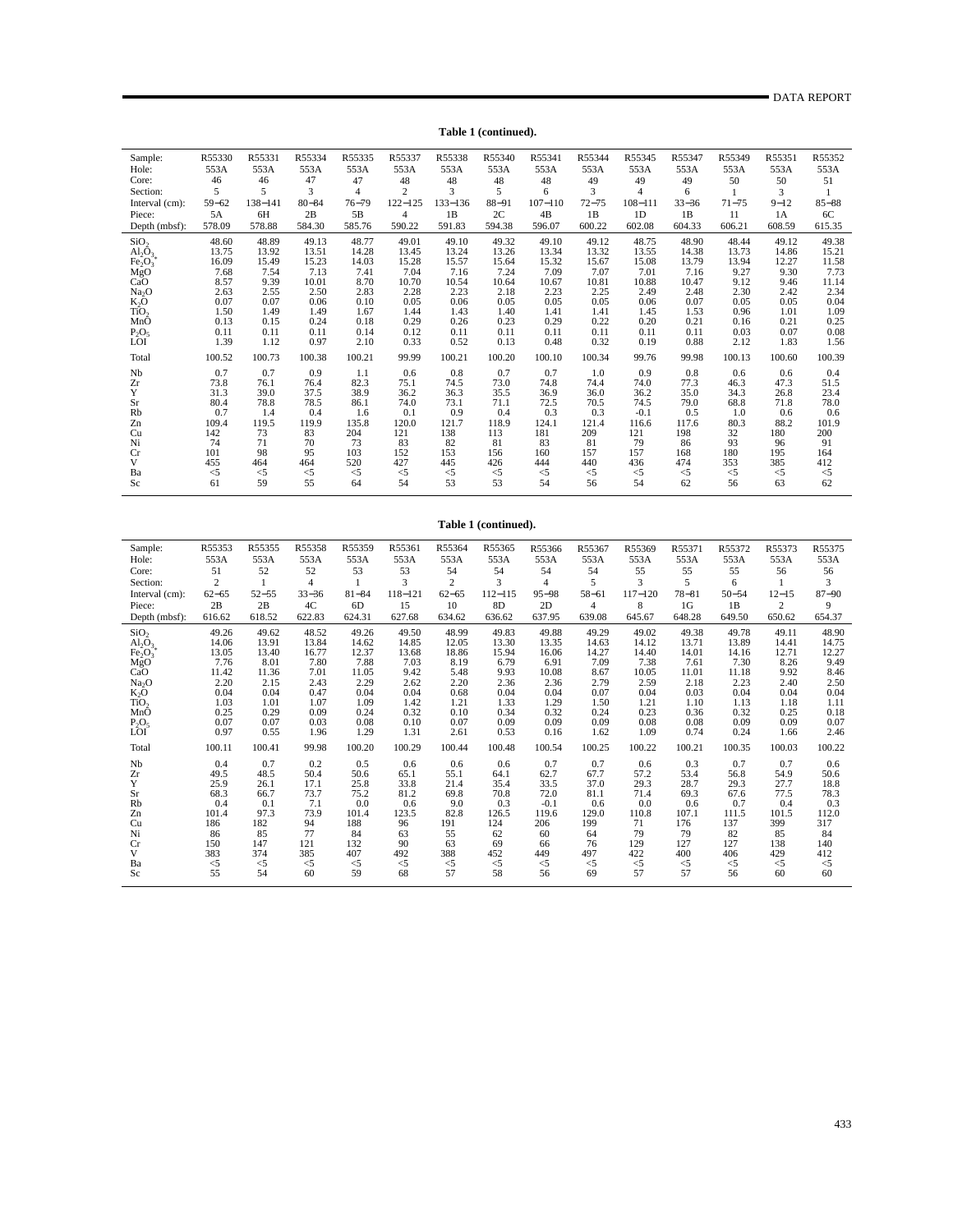| Sample:                        | R55378       | R55379         | R55380       | R55383         | R55401       | R55402         | R55403       | R55404         | R55405       | R55406       | R55501         | R55502       | R55503       | R55504         |
|--------------------------------|--------------|----------------|--------------|----------------|--------------|----------------|--------------|----------------|--------------|--------------|----------------|--------------|--------------|----------------|
| Hole:                          | 553A         | 553A           | 553A         | 553A           | 554A         | 554A           | 554A         | 554A           | 554A         | 554A         | 555            | 555          | 555          | 555            |
| Core:                          | 58           | 58             | 58           | 59             | 7            | 7              | 7            | 7              | 9            | 14           | 68             | 68           | 69           | 69             |
| Section:                       |              | $\overline{2}$ | 3            | $\overline{4}$ |              | $\overline{c}$ | 3            | $\overline{4}$ |              |              | $\overline{c}$ | 3            |              | $\overline{4}$ |
| Interval (cm):                 | $54 - 57$    | $75 - 78$      | $48 - 51$    | $80 - 83$      | $33 - 36$    | $70 - 74$      | $57 - 60$    | $29 - 32$      | $110 - 114$  | $32 - 35$    | $141 - 144$    | $122 - 126$  | $108 - 111$  | $46 - 49$      |
| Piece:                         | 4D           | 9B             | 6            | 6A             | 3A           | 5B             | 8            | 3B             | 9            | 4            | 7C             | 12A          | 3L           | 4              |
| Depth (mbsf):                  | 669.04       | 670.75         | 671.98       | 678.30         | 133.33       | 135.20         | 136.57       | 137.79         | 180.00       | 199.82       | 673.41         | 674.72       | 681.08       | 684.96         |
| SiO <sub>2</sub>               | 48.98        | 48.56          | 49.03        | 49.28          | 50.17        | 50.56          | 50.84        | 50.56          | 48.61        | 50.45        | 48.68          | 49.12        | 49.34        | 49.43          |
| $\text{Al}_2\bar{\text{O}}_3$  | 14.49        | 14.64          | 15.57        | 14.36          | 13.87        | 13.81          | 13.74        | 13.70          | 14.58        | 14.27        | 14.43          | 14.49        | 14.12        | 14.10          |
| Fe <sub>2</sub> O <sub>3</sub> | 12.48        | 11.71          | 11.16        | 12.54          | 13.22        | 13.51          | 13.33        | 13.54          | 13.90        | 12.60        | 12.90          | 12.94        | 13.55        | 13.82          |
| MgO<br>CaO                     | 9.24         | 9.18           | 9.05         | 8.31           | 6.79         | 7.01           | 6.97         | 7.07           | 6.24         | 6.91         | 6.55           | 6.52         | 6.75         | 6.36           |
|                                | 9.96         | 10.33          | 10.11        | 11.73          | 11.65        | 11.65          | 11.64        | 11.59          | 11.44        | 11.51        | 11.04          | 11.05        | 10.75        | 11.28          |
| Na <sub>2</sub> O              | 2.24         | 2.20           | 2.44         | 1.96           | 2.35         | 2.29           | 2.25         | 2.32           | 2.44         | 2.27         | 2.64           | 2.67         | 2.57         | 2.60           |
| K,Õ<br>TiO,                    | 0.20<br>1.00 | 0.04<br>0.98   | 0.05<br>1.03 | 0.04<br>0.94   | 0.26<br>1.04 | 0.29<br>1.04   | 0.24<br>1.03 | 0.22<br>1.03   | 0.28<br>1.18 | 0.33<br>1.16 | 0.04<br>1.71   | 0.04<br>1.70 | 0.07<br>1.64 | 0.04<br>1.67   |
| MnO                            | 0.10         | 0.20           | 0.18         | 0.27           | 0.21         | 0.21           | 0.21         | 0.21           | 0.18         | 0.19         | 0.32           | 0.29         | 0.24         | 0.26           |
| $P_2O_5$                       | 0.08         | 0.07           | 0.06         | 0.07           | 0.11         | 0.08           | 0.08         | 0.07           | 0.10         | 0.08         | 0.14           | 0.13         | 0.13         | 0.13           |
| LÕI                            | 1.83         | 2.53           | 1.79         | 0.70           | 0.21         | $-0.16$        | $-0.65$      | $-0.12$        | 0.81         | 0.51         | 1.55           | 1.01         | 0.94         | 0.54           |
| Total                          | 100.59       | 100.44         | 100.45       | 100.19         | 99.87        | 100.29         | 99.68        | 100.20         | 99.76        | 100.28       | 99.99          | 99.96        | 100.10       | 100.24         |
|                                |              |                |              |                |              |                |              |                |              |              |                |              |              |                |
| Nb                             | 0.5          | 0.4            | 0.6          | 0.5            | 0.8          | 1.0            | 0.9          | 0.9            | 1.3          | 1.2          | 1.4            | 1.4          | 1.4          | 1.3            |
| Zr                             | 46.8         | 46.6           | 48.4         | 46.8           | 50.8         | 53.0           | 52.4         | 51.5           | 61.5         | 59.9         | 100.0          | 98.4         | 96.5         | 99.8           |
| Y                              | 23.9         | 25.5           | 18.2         | 25.5           | 25.0         | 25.4           | 26.5         | 24.7           | 27.7         | 27.2         | 41.3           | 40.5         | 39.7         | 41.2           |
| Sr                             | 73.4         | 71.9           | 76.5         | 64.1           | 82.5         | 82.4           | 82.4         | 79.7           | 84.6         | 82.1         | 111.3          | 109.5        | 106.2        | 107.0          |
| Rb                             | 2.9          | 0.1            | 0.4          | 0.8            | 4.0          | 7.1            | 4.8          | 4.3            | 4.3          | 5.7          | 0.5            | 0.4          | 1.0          | 0.9            |
| Zn<br>Cu                       | 73.5<br>45   | 91.4<br>103    | 99.7<br>127  | 88.6<br>147    | 108.8<br>102 | 106.0<br>100   | 98.0<br>123  | 105.2<br>120   | 115.8<br>158 | 104.4<br>158 | 105.2<br>249   | 109.1<br>250 | 105.4<br>238 | 142.0<br>246   |
| Ni                             | 107          | 112            | 114          | 110            | 61           | 58             | 61           | 58             | 80           | 98           | 94             | 92           | 92           | 90             |
| Cr                             | 332          | 373            | 401          | 327            | 78           | 74             | 76           | 75             | 283          | 273          | 217            | 216          | 217          | 217            |
| V                              | 362          | 362            | 382          | 339            | 373          | 357            | 360          | 374            | 401          | 377          | 447            | 451          | 434          | 432            |
| Ba                             | $<$ 5        | $<$ 5          | $<$ 5        | $<$ 5          | $\leq$ 5     | $\leq$         | $\leq$ 5     | $\leq$ 5       | $<$ 5        | $<$ 5        | $<$ 5          | $<$ 5        | 8            | $<$ 5          |
| Sc                             | 56           | 58             | 58           | 52             | 60           | 56             | 60           | 60             | 58           | 57           | 54             | 57           | 50           | 55             |
|                                |              |                |              |                |              |                |              |                |              |              |                |              |              |                |

## **Table 1 (continued).**

#### **Table 1 (continued).**

| Sample:                        | R55505       | R55506         | R55507       | R55508       | R55509       | R55510       | R55511       | R55512       | R55513         | R55514         | R55515       | R55516       | R55517       | R55518         |
|--------------------------------|--------------|----------------|--------------|--------------|--------------|--------------|--------------|--------------|----------------|----------------|--------------|--------------|--------------|----------------|
| Hole:                          | 555          | 555            | 555          | 555          | 555          | 555          | 555          | 555          | 555            | 555            | 555          | 555          | 555          | 555            |
| Core:                          | 70           | 75             | 76           | 76           | 80           | 81           | 82           | 83           | 90             | 90             | 91           | 95           | 95           | 96             |
| Section:                       |              | $\overline{2}$ |              | 4            | 3            | 3            |              |              | $\mathfrak{2}$ | $\overline{4}$ |              |              | $\mathbf{3}$ | $\overline{c}$ |
| Interval (cm):                 | $127 - 130$  | $72 - 75$      | $81 - 84$    | $87 - 90$    | $116 - 119$  | $88 - 91$    | $124 - 127$  | $80 - 83$    | $63 - 66$      | $53 - 56$      | $92 - 95$    | $100 - 103$  | $16 - 19$    | $27 - 30$      |
| Piece:                         | 5B           | 5D             | 2C           | 3A           |              | 2G           | 5C           | 1E           | 1A             | 1E             | 1D           | 4A           | 2            | 3              |
| Depth (mbsf):                  | 690.77       | 739.22         | 747.31       | 751.87       | 788.66       | 797.88       | 804.74       | 813.80       | 881.63         | 884.53         | 889.92       | 928.00       | 930.16       | 938.27         |
| SiO <sub>2</sub>               | 48.62        | 48.38          | 48.82        | 48.71        | 49.25        | 49.18        | 49.11        | 48.87        | 49.10          | 49.30          | 48.62        | 49.21        | 49.14        | 49.10          |
| $Al_2O_3$                      | 15.70        | 14.99          | 13.98        | 14.35        | 12.82        | 13.58        | 13.70        | 13.85        | 13.26          | 13.28          | 14.03        | 13.98        | 14.07        | 13.97          |
| Fe <sub>2</sub> O <sub>3</sub> | 10.94        | 10.37          | 11.56        | 11.57        | 13.20        | 12.87        | 12.32        | 12.86        | 14.27          | 14.04          | 13.41        | 12.82        | 12.75        | 12.69          |
| MgO                            | 8.18         | 8.08           | 8.04         | 7.93         | 7.97         | 8.09         | 8.34         | 7.28         | 7.00           | 6.91           | 7.96         | 7.74         | 7.73         | 7.79           |
| CaO                            | 10.62        | 11.66          | 12.34        | 12.40        | 10.60        | 9.93         | 9.94         | 11.56        | 11.22          | 11.37          | 9.84         | 12.55        | 12.58        | 12.51          |
| Na <sub>2</sub> O              | 2.54         | 2.42           | 2.32         | 2.40         | 2.64         | 2.63         | 2.54         | 2.53         | 2.61           | 2.49           | 2.66         | 2.10         | 2.23         | 2.22           |
| K <sub>2</sub> O               | 0.03         | 0.03           | 0.19         | 0.02         | 0.50         | 0.77         | 0.70         | 0.04         | 0.07           | 0.05           | 0.08         | 0.10         | 0.06         | 0.08           |
| TiO <sub>2</sub><br>MnO        | 1.07<br>0.26 | 1.08<br>0.27   | 1.02<br>0.23 | 1.05<br>0.28 | 1.20<br>0.33 | 1.27<br>0.22 | 1.18<br>0.23 | 1.26         | 1.32<br>0.24   | 1.27<br>0.22   | 1.33<br>0.24 | 1.05<br>0.21 | 1.04<br>0.21 | 1.04<br>0.20   |
| $P_2O_5$                       | 0.07         | 0.07           | 0.07         | 0.07         | 0.08         | 0.08         | 0.09         | 0.27<br>0.08 | 0.08           | 0.09           | 0.09         | 0.07         | 0.07         | 0.07           |
| LOI                            | 2.06         | 2.58           | 1.53         | 1.58         | 1.49         | 1.62         | 1.90         | 1.51         | 1.17           | 1.08           | 1.72         | 0.51         | 0.28         | 0.48           |
|                                |              |                |              |              |              |              |              |              |                |                |              |              |              |                |
| Total                          | 100.08       | 99.93          | 100.09       | 100.36       | 100.07       | 100.25       | 100.06       | 100.10       | 100.34         | 100.10         | 99.98        | 100.34       | 100.16       | 100.15         |
| Nb                             | 0.2          | 0.5            | 0.6          | 0.7          | 0.7          | 0.6          | 0.7          | 0.9          | 0.8            | 0.9            | 0.9          | 0.7          | 0.5          | 0.4            |
| Zr                             | 51.8         | 50.7           | 47.8         | 49.7         | 59.9         | 60.5         | 60.8         | 61.9         | 64.9           | 69.5           | 66.0         | 51.2         | 51.4         | 50.6           |
| Y                              | 23.4         | 26.7           | 28.6         | 27.6         | 31.2         | 33.7         | 32.1         | 30.3         | 36.1           | 36.9           | 36.1         | 29.1         | 27.9         | 29.4           |
| Sr                             | 94.4         | 94.6           | 95.0         | 86.6         | 93.0         | 101.1        | 88.6         | 91.6         | 89.0           | 89.7           | 97.1         | 74.8         | 75.3         | 75.2           |
| Rb                             | 0.9          | 0.5            | 1.6          | 0.4          | 6.3          | 7.6          | 6.6          | 0.2          | 0.7            | 0.3            | 1.7          | 3.2          | 1.8          | 2.8            |
| Zn                             | 86.5         | 95.9           | 86.0         | 90.6         | 94.5         | 84.1         | 98.0         | 101.4        | 101.1          | 104.6          | 104.3        | 111.9        | 124.2        | 101.5          |
| Cu                             | 183          | 198            | 187          | 192          | 168          | 175          | 180          | 214          | 179            | 170            | 182          | 189          | 189          | 186            |
| Ni                             | 88           | 95<br>380      | 88           | 88           | 64<br>99     | 65           | 64           | 85<br>160    | 61             | 62<br>98       | 71<br>104    | 86           | 87           | 88             |
| Cr<br>$\mathbf{V}$             | 216<br>360   | 371            | 351<br>351   | 343<br>346   | 385          | 123<br>364   | 125<br>377   | 413          | 95<br>404      | 371            | 407          | 327<br>340   | 333<br>341   | 348<br>348     |
| Ba                             | $<$ 5        | $<$ 5          | $<$ 5        | $<$ 5        | 41           | 45           | 21           | $<$ 5        | $<$ 5          | $<$ 5          | 6            | 10           | $<$ 5        | 6              |
| <b>Sc</b>                      | 56           | 62             | 56           | 55           | 51           | 54           | 52           | 57           | 52             | 54             | 61           | 55           | 55           | 56             |